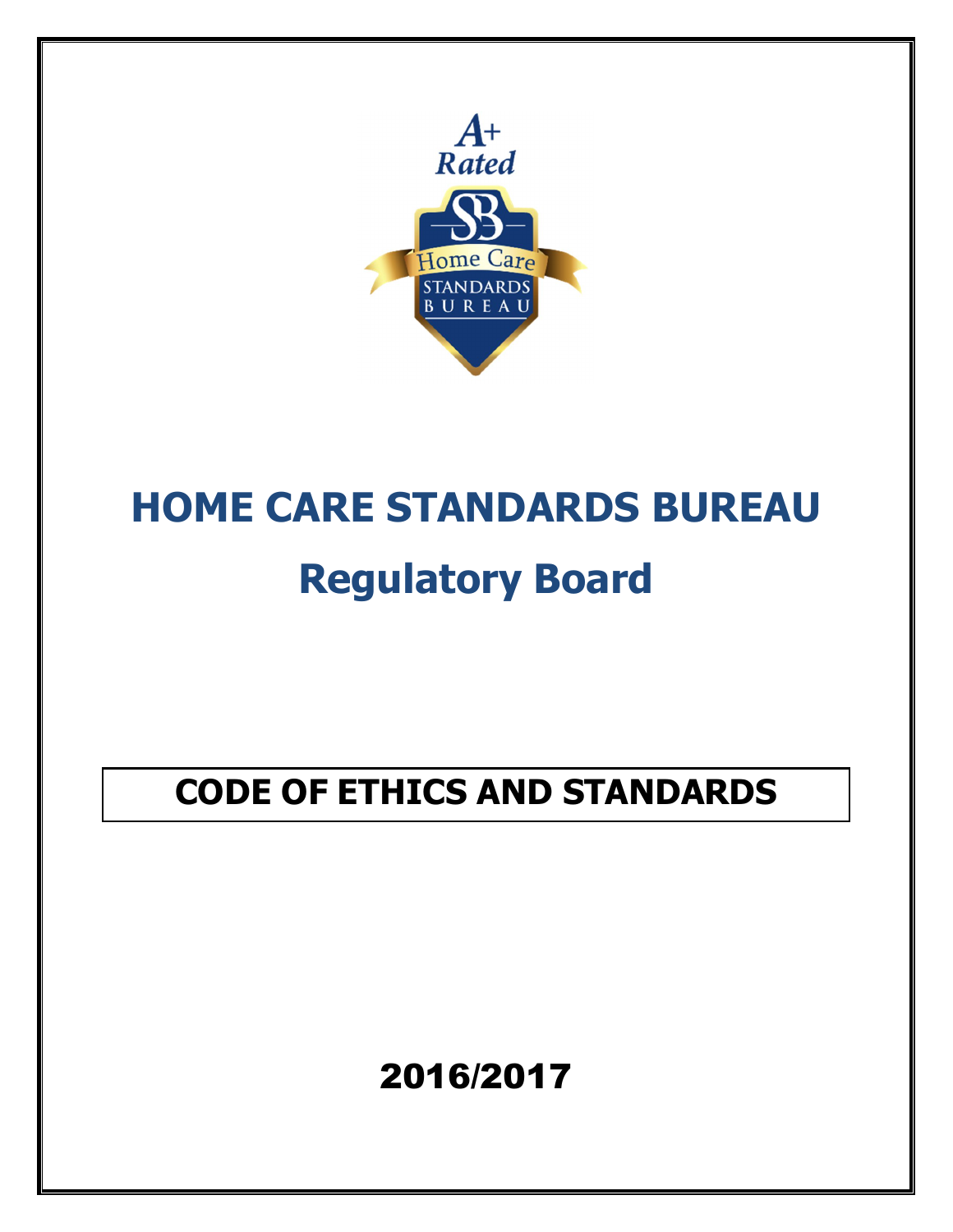## HOME CARE STANDARDS BUREAU

### COMPLIANCE REPORT

Code of Ethics and Standards

- I. Introduction
- II. Purpose
- III. Mission Statement
- IV. The Ethics
- V. The A+ Rating Standards
- VI. The Rules
- VII. The Disciplinary Procedures
- VIII. Disciplinary Actions Imposed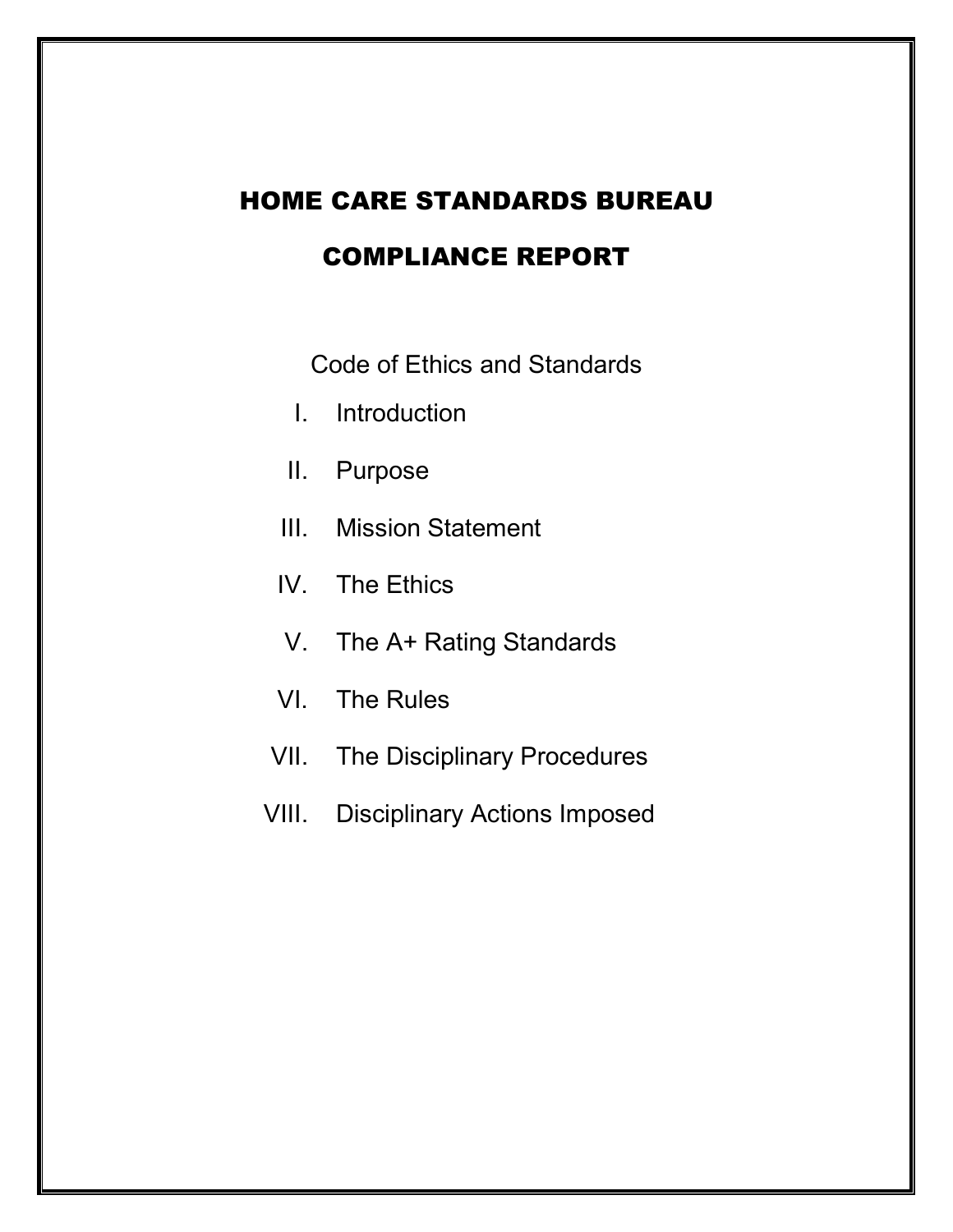#### I. Introduction

The Home Care Standards Bureau Regulatory Board created the Code of Ethics and Standards (Code) to provide rules of conduct for all A+ agencies and their employees. The Regulatory Board investigates any formal complaints lodged against an A+ agency, staff, or caregivers for alleged violations of the Code, and disciplines when appropriate. An A+ agency is required to comply with the Standards and Rules set forth in this Code. A+ agencies and their employees must also follow all rules and regulations for their profession that are dictated by state and federal law, licensing boards, state agencies, companies, and industry organizations of which the A+ agency is a member.

#### II. Purpose

The Home Care Standards Bureau Regulatory Board was created to provide a method of rating non-medical home care agencies. The Regulatory Board grants only an A+ rating to those agencies that are willing to vigilantly uphold the Home Care Standards Bureau Code of Ethics and Standards. By providing a rating for non-medical home care agencies, The Regulatory Board is helping to ensure that the clients, patients and their family members are fully confident in the ability of these agencies and their employees to provide ethical and compassionate service while complying with all applicable laws and regulations.

#### III. Mission Statement

The Mission of The Home Care Standards Bureau Regulatory Board is to raise the standards for professional caregiving.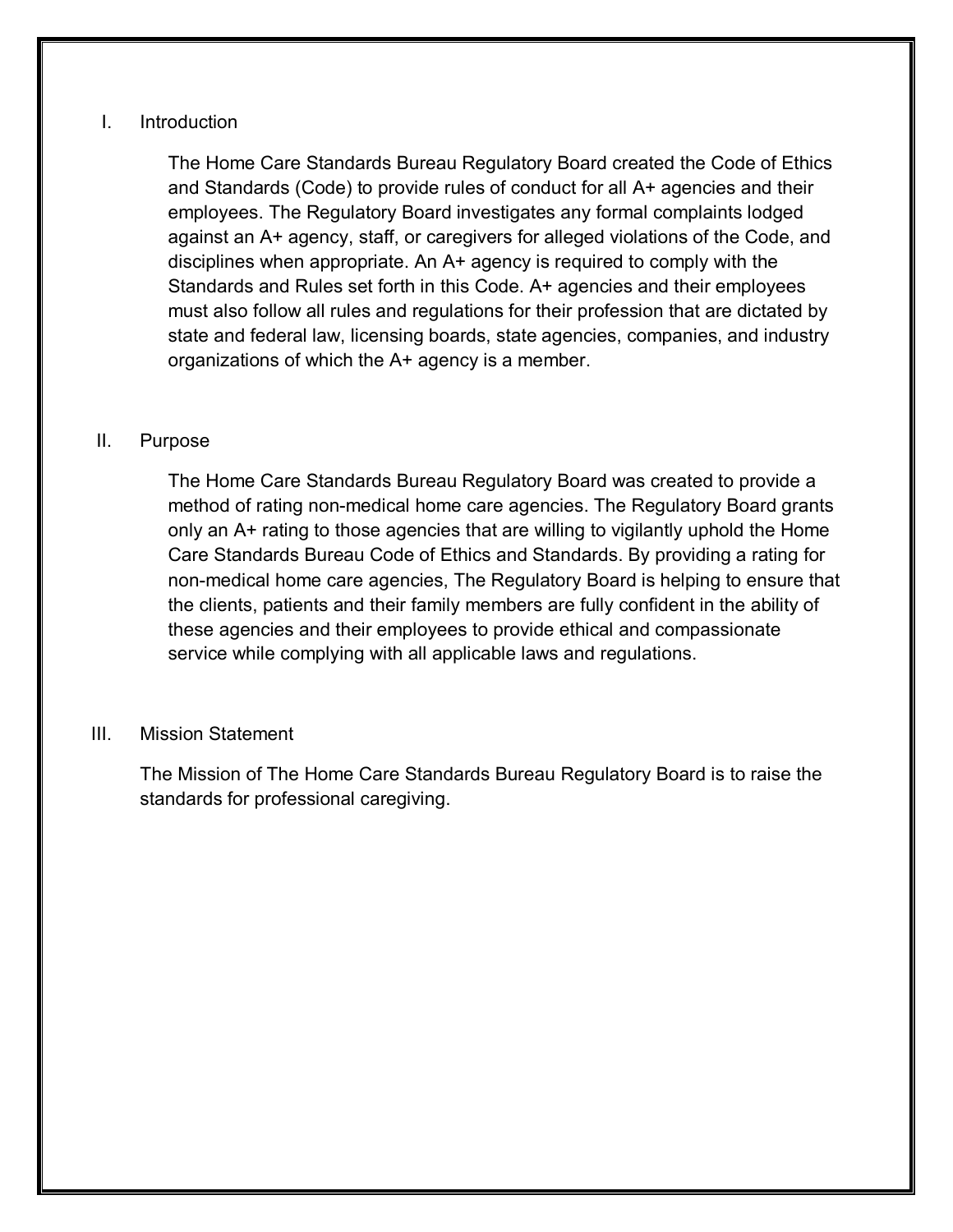#### IV. The Ethics

The Ethics define the professional conduct to which A+ agencies must adhere while carrying out their business activities.

#### 1. Honesty

All persons representing the agency will adhere to a standard of honesty and integrity. All representatives must accurately and completely communicate to their potential clients, patients, and their family members both orally and in business materials of their qualifications and credentials. All representatives must ensure that their potential clients, patients, and their family members fully comprehend any and all proposed services or products.

#### 2. Competency

All persons representing the agency have an obligation to keep their professional training, skills, and knowledge current and comprehensive in order to competently provide professional services to clients, patients, their family member, and any other individuals in contact with the agency.

#### 3. Safety

All persons representing the agency will ensure their actions are to protect and in no way do harm or foul to any individual in contact with the agency.

#### 4. Kindness

All persons representing the agency will adhere to a standard of kindness, and will treat each patient, client, and their family members with compassion and respect.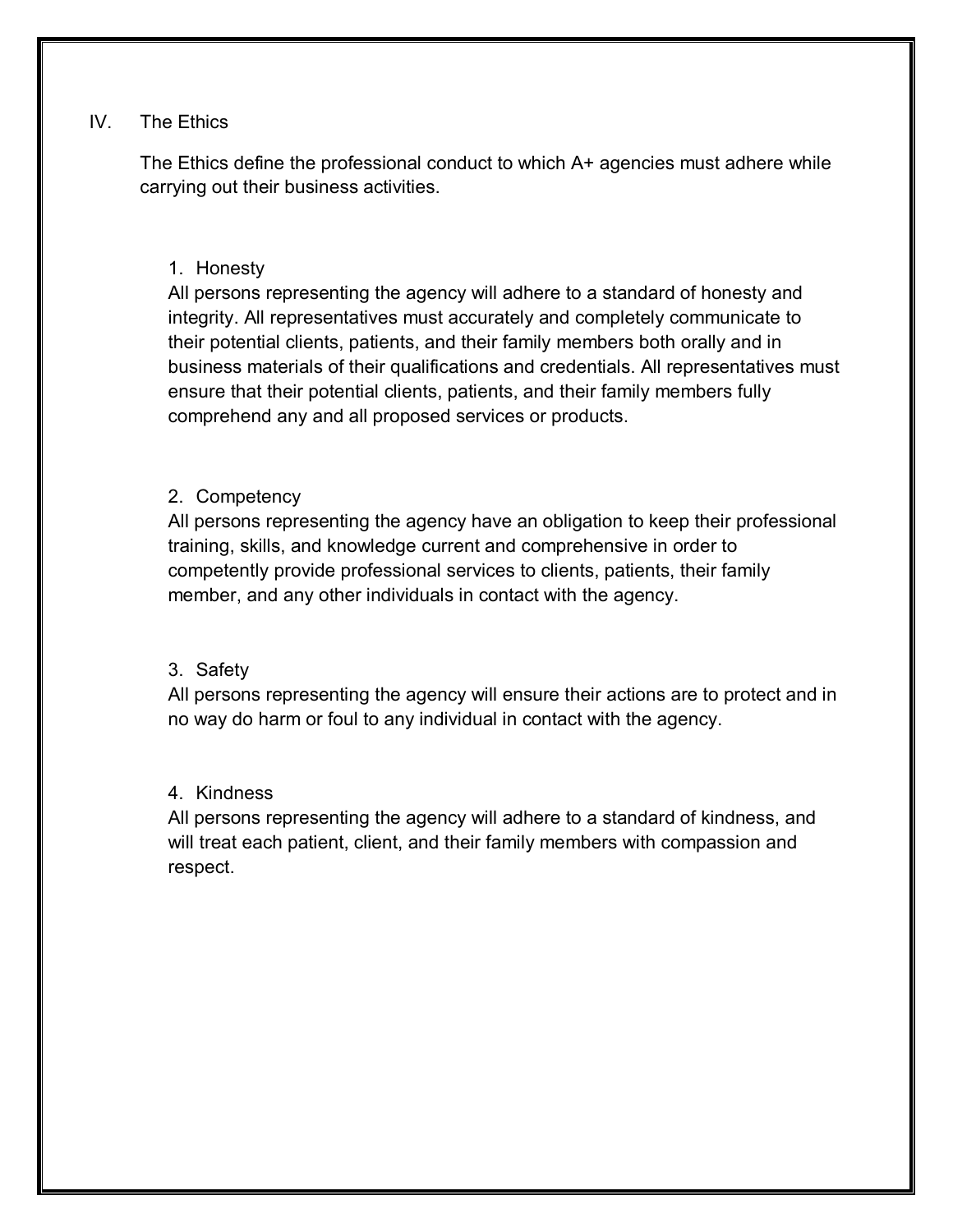#### V. The A+ Rating Standards

In order to obtain and maintain the prestigious Home Care Standards Bureau A+ Rating, agencies must adhere to the following criteria:

- $\checkmark$  The agency must be fully and properly licensed by their states regulatory office for non-medical home care agencies
- $\checkmark$  The agency must have someone associated, or on staff, that is a qualified person in the field of aging that meets the HCSB requirements. Examples that meet the HCSB requirements include the following:
	- o Gerontologist
	- o Registered Nurse
	- o Geriatric Care Manager
	- o Certified Senior Advisor
- $\checkmark$  All caregivers employed or contracted by the agency must have all applicable licenses
- $\checkmark$  The caregivers employed or contracted by the agency must be fluent in the language of the clients being served
- $\checkmark$  The agency owner or operating manager or an associated person must have been in the paying home care business for at least one year
- $\checkmark$  All caregivers employed or contracted by the agency must have passed a multi-tiered background check, including but not limited to a 50 state multijurisdictional, criminal, sex offender registry and driving record
- $\checkmark$  The agency must have no unresolved complaints with state licensing agencies
- $\checkmark$  The agency must agree to sign and abide by the Home Care Standards Bureau Code of Ethics and Standards
- $\checkmark$  The agency must agree to both scheduled and unannounced on-site audits by the Home Care Standards Bureau
- $\checkmark$  The agency must complete an annual disclosure form verifying they continue to meet the standards of the Home Care Standards Bureau
- $\checkmark$  The agency must provide updated and current copies of Insurance, Licensing, and other required documentation
- $\checkmark$  All agency caregivers will complete a minimum of 12 classes or hours of caregiver education every twelve months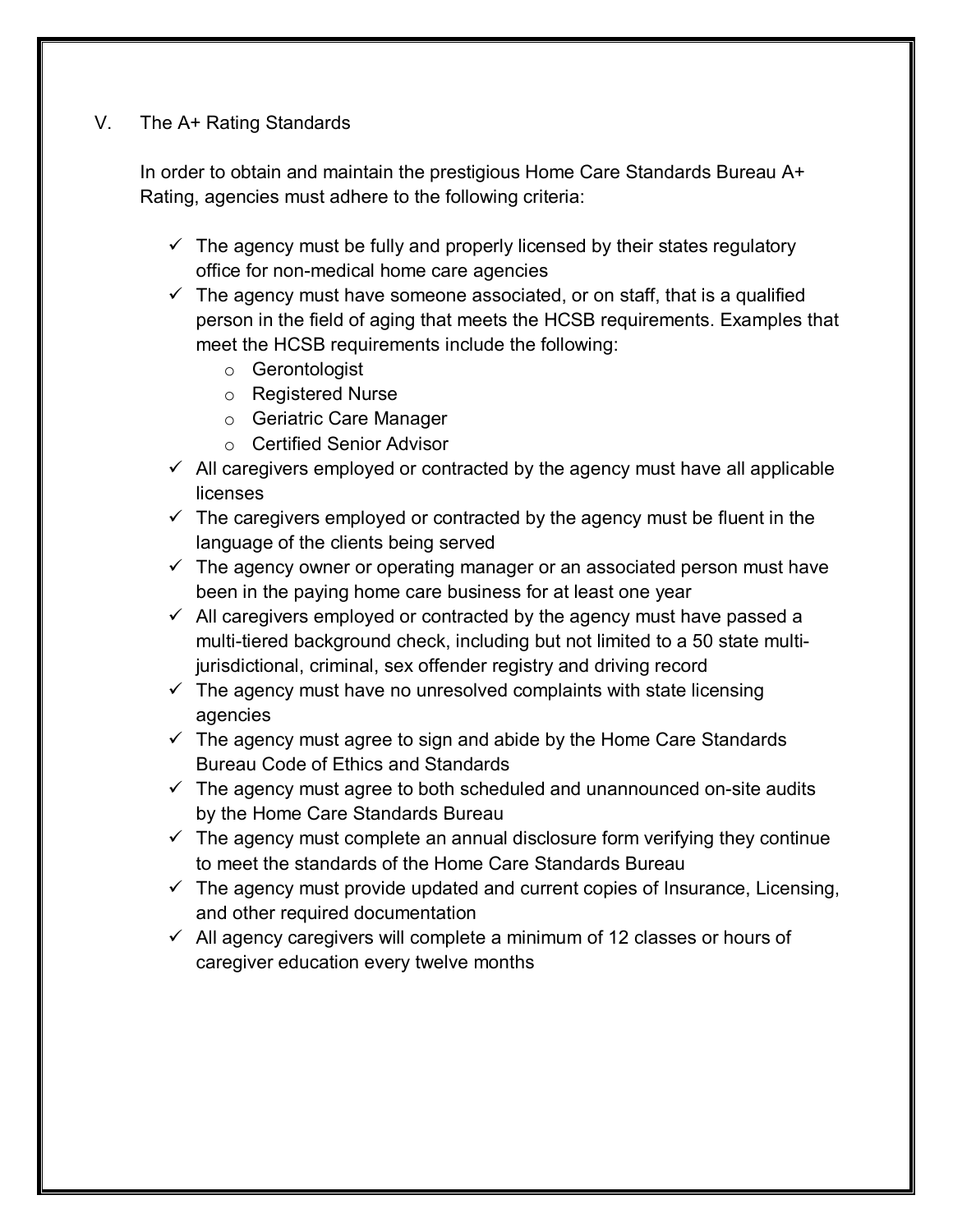#### VI. Rules

The Rules are derived from the Standards

The Rules establish requirements for professional behavior that an A+ agency can readily apply to business situations.

Rule 101: The A+ agency will ensure that its staff members and employees comply with the aforementioned Ethics and Standards.

Rule 102: The A+ agency, its staff and employees, shall hold each client and the client's family members in the highest esteem and will refrain from disrespecting, offending or degrading the client and the client's family members by remarks or actions.

Rule 201: The A+ agency, its staff and employees, shall not solicit clients through false or misleading communications or advertisements, whether written, oral or electronic. This includes misrepresentation via an incomplete description of a product or service.

Rule 202: The A+ agency, its staff and employees, shall not represent the views of the Home Care Standards Bureau or Regulatory Board, or purport to represent such views unless the agency has been expressly authorized by the Home Care Standards Bureau or Regulatory Board to do so in writing.

Rule 301: The A+ Agency, its staff and employees, shall ensure that the safety of the client and the client's family members is maintained, and will be mindful to ensure the client and the client's family members are free from injury, danger or loss at all times.

Rule 401: The A+ agency holding professional licenses or credentials will comply with the rules, regulations, and ethical codes that govern the holders of such licenses or credentials.

Rule 402: The A+ agency shall stay current with governmental, regulatory, administrative, and professional standards or requirements that affect, or have the potential to affect, such agencies skill set and professional competence. These professional development steps include, but are not limited to, completing any Continuing Education (CE) requirements as mandated by such agencies professional licensing authority, credentialing body.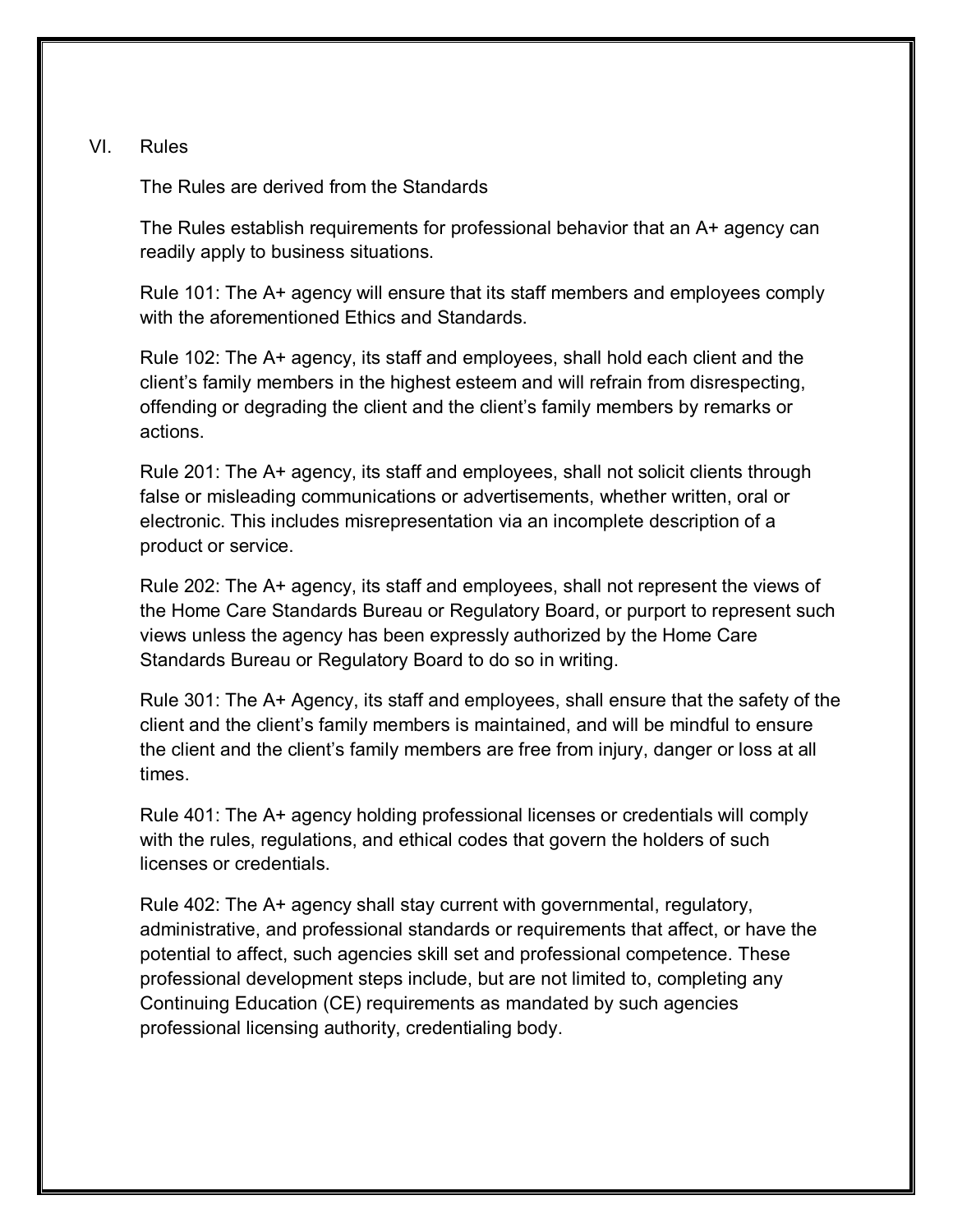#### VII. The Disciplinary Procedures

The Home Care Standards Bureau Regulatory Board has original jurisdiction over all such complaints and is solely and exclusively responsible for imposing any sanctions on A+ rated agencies as a result of complaint case review. (Disciplinary actions are listed as part VII of this document).

In addition to all the other powers and authority expressly granted and fairly implied by the other provisions of this Code, The Home Care Standards Bureau and The Home Care Standards Regulatory Board are authorized to:

- 1. Adopt amendments to the disciplinary procedures as presented in this Code.
- 2. Adopt such other rules, procedures, and policies, including any changes to The Home Care Standards Bureau Regulatory Board Code of Ethics and Standards, as may be necessary or appropriate to govern the internal operations of The Bureau or to interpret or establish an accepted interpretation of this Code.
- 3. Impose sanctions against and discipline A+ agencies as provided for in this Code.